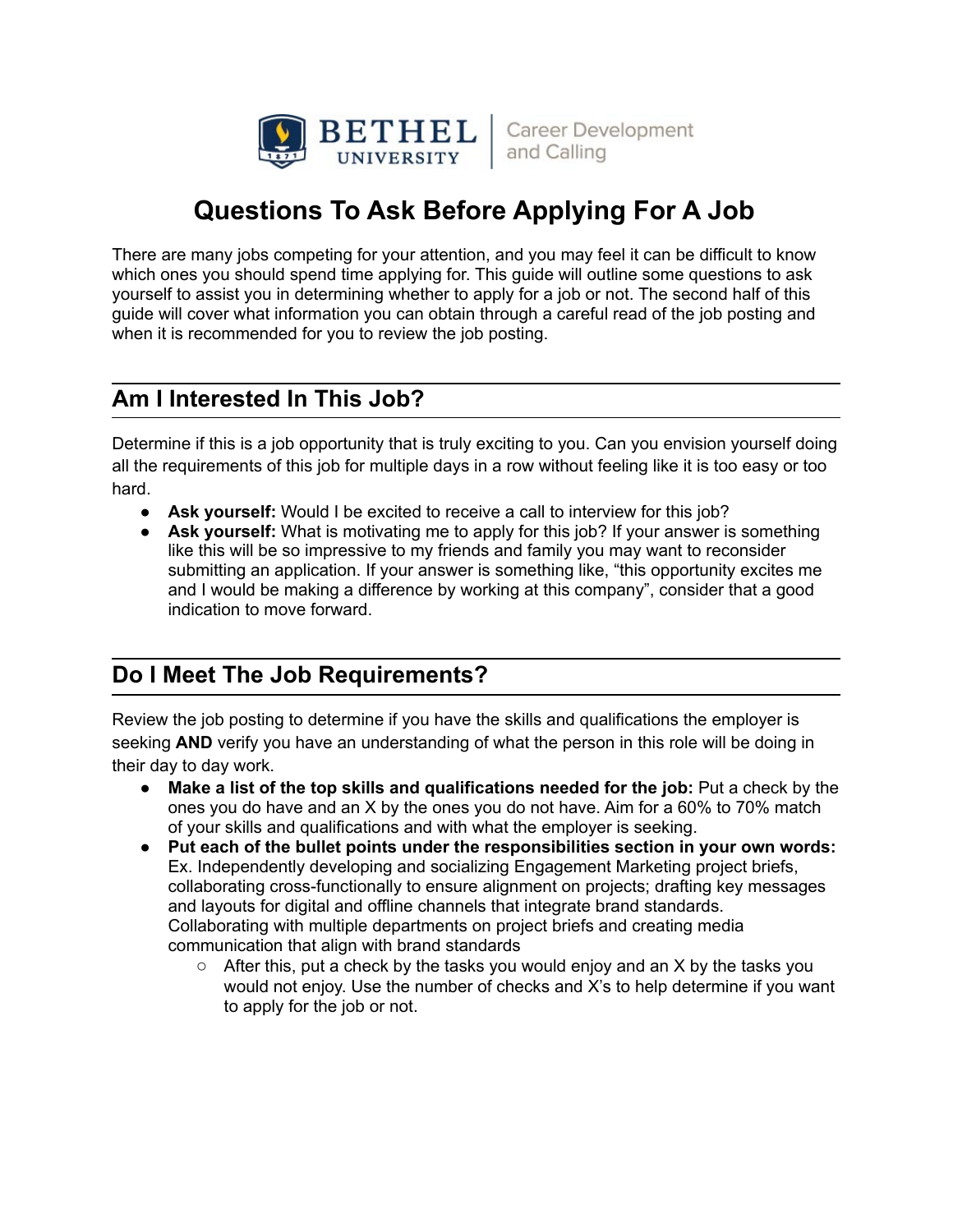### **Does This Role Fit My Career Plans?**

It is recommended you are strategic with each job you apply for. Each job you accept should be moving you one step closer towards reaching your dream job.

- **● Evaluate what new skills you will obtain in this job:** What skill gaps do you have that are holding you back from moving forwards with your career and how can the job you are looking at fill in those gaps.
- **● Evaluate what experiences you are gaining from this job:** Ex. you are trying to work your way up to being a Program Manager. Try to accept a job in which you will gain experience managing projects.
- **● Determine if the company provides professional development opportunities:** Sometimes a company may provide opportunities to attend classes or conferences that will add to your skill-set. They may also have the financial means to support obtaining certifications or credentials that will help you further your career.

#### **Is The Company Culture A Match For What I Am Seeking?**

Each company has their own processes and procedures for how various situations are handled, how performance is measured, and how goals are reached. Each company will also have their own expectations for how their employees dress and relate to their colleagues and management. Read further for some ways you can evaluate company culture before accepting a job.

- **● Conduct online research:** Visit the company website and their social media pages to see if there are videos outlining the company's mission and why people enjoy working there. Use websites like Glassdoor to find out what previous and current employees are saying about the company.
- **● Utilize your network to see if anyone who knows you also knows someone who is or has worked at that company :** By speaking with someone who either has or is working at the company you will hear a first-hand account of the company culture and learn what the hiring and on-boarding processes are like.

#### **Do The Benefits Offered Meet My Needs?**

Factors like the size of a company and their financial stability will determine the benefits package they are able to offer you. This is an important piece to assess before applying to a job and information can often be found on a company's website.

- **● Analyze the benefits offered:** Does the company offer health, dental, and vision insurance? Do they offer a retirement plan and paid time off? Do they have a sick policy and maternity/paternity leave?
- **● Look beyond the basic benefits:** Do they offer wellness programs or discounted gym memberships? Is work-life balance encouraged and does the company have policies that support this?